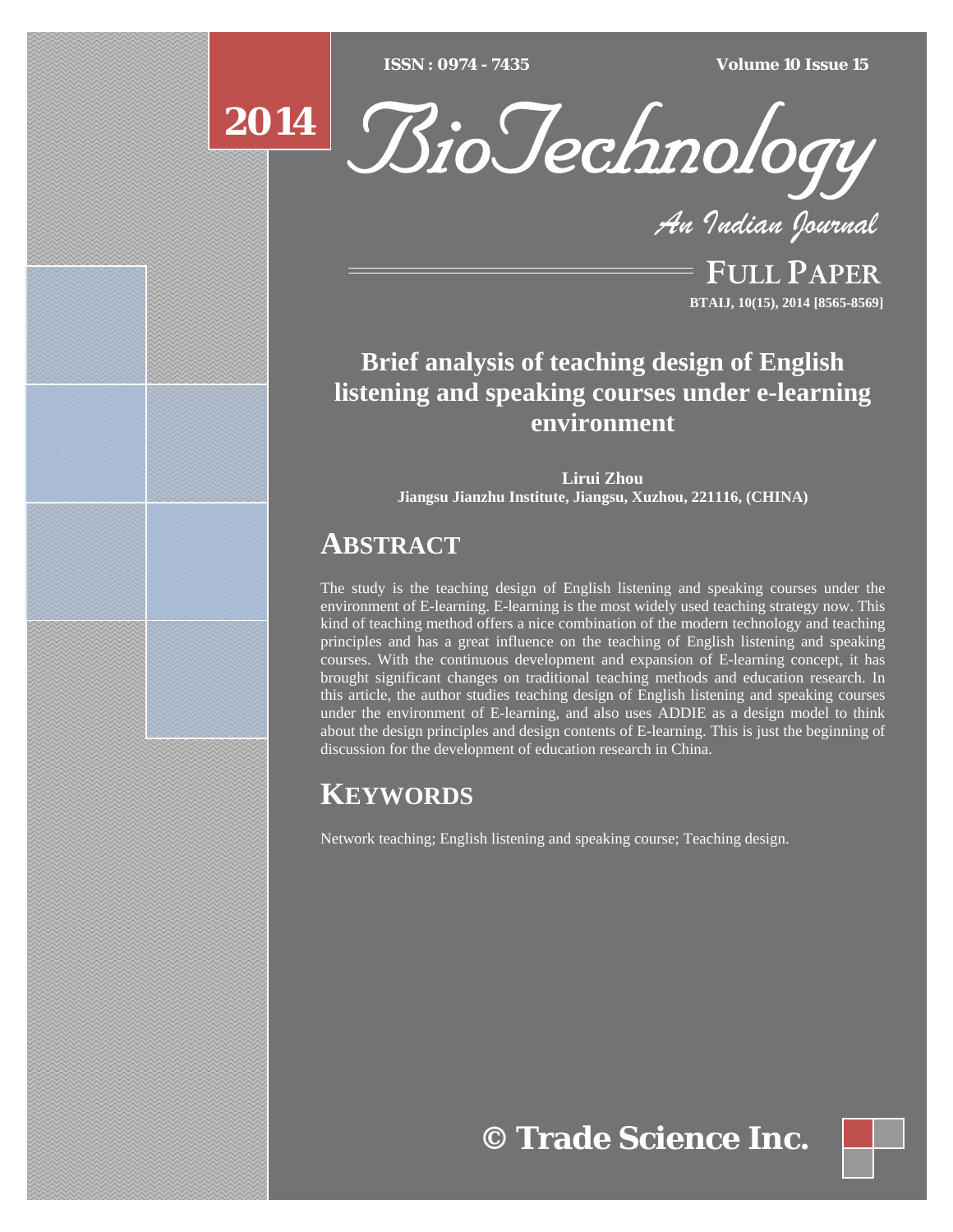# **INTRODUCTION**

 With the growing popularity of multimedia technology and Internet technology in various industries nowadays, education industry is also combined with multimedia technology and Internet technology in the process of deepening reform. Thus the network learning method of E-learning arises in such a big background at the historic moment, and is widely circulated around the world. Different from traditional teaching method, E-learning is a new kind of teaching method, based on the medium of Internet and modern information technology so as to realize the new communication mechanism and the interaction between people. in this kind of teaching method, the traditional way of class media, directly communication, changes into the computer network and multimedia, modern website and electronic library, also includes modern communication methods, such as online classroom and distance learning, etc.

With the continuous development of globalization today, English, as the most widely used language in the world, has aroused widespread attention of students themselves, students' parents and education workers at various stages. In English teaching, listening and speaking course is an important course for English application ability. It shows in our country's relevant syllabus design of English majors: English listening ability needs to be trained through a variety of ways. Learners should have the basic master of some medium listening ability for people's daily conversations and normal social occasions in applied English countries, and that requires learners to clarify main idea, the key points and the plot, also needs to analyze the dialogue according to the listening materials. In oral training, besides the ability to proceed everyday dialogue, learners also need to clearly express their meaning, and to learn to make different dialogues with different people in different occasions. In the process of the actual dialogue, learners should better grasp their own emotions, feelings, so as to show different communication skills.

# **DESIGN CONTENT OF ENGLISH LISTENING AND SPEAKING COURSES UNDER E-LEARNING ENVIRONMENT**

### **E-learning teaching model architecture**

 Teaching model design can give a more intuitive approach to education workers by changing a variety of education elements to models, in order to help teachers' better implementation of the teaching. Through the analysis of characteristics of E - learning mode, the author thinks to adopt the ADDIE model architecture is most appropriate.

 ADDIE model is the acronym of Analysis, Design, Development, Implementation and Evaluation. It represents analysis, design, development, implementation and evaluation. ADDIE teaching model can carry on good streamline to the teaching theory, and offers a visual approach for the actual teaching process, have very strong operability, can scientifically conform to E - learning teaching environment. The following Figure 1 is SDDIE teaching model diagram:



**Figure 1 : ADDIE model** 

 The content of the teaching design is very important. It should be based on the principle of E-learning environment and the characteristics of the ADDIE model for a good grasp of the content of the teaching design. Figure 2:

 To determine the teaching environment: Teaching environment is the big background of the teaching content and it represents the main idea of the teaching process. So the first thing is to analyze the current teaching situation and background of listening and speaking courses, and to construct the main education thought according to relevant education outline made by China's education department, and analyze the teaching training goal and direction listed in the outline. Second is to analyze the students' learning environment. Students' learning environment plays an important part in for students' learning results. Therefore, in the process of analyzing teaching environment, firstly, related equipment environment should be evaluated, and the second is to evaluate the teaching strategies and related teaching methods.

 To develop the teaching aims: Teaching aims are very important. only to determine the teaching target, people can guarantee that the teaching work becomes more directional, and to ensure that the teaching strategy can be well realized. Teaching aims must be complete and practical. The first thing is to set learning goals, the goal of learning knowledge, the goal of training students' various abilities, the goal of requirements to students' performance and the goal of the final evaluation. To set learning goals can make teachers' teaching ideas become more clear. The second is to make the teaching goals. The goal of teaching is the ultimate goal of education activities, therefore, English listening and speaking course teaching goals should be closely linked tor the actual situation of the classroom and student's own situation, determine both the long term and short term goals of teaching, regard the long-term goal as a benchmark, short-term objectives as a guide action to do a better job of teaching; After setting learning goals and the teaching target, teaching plan and teaching content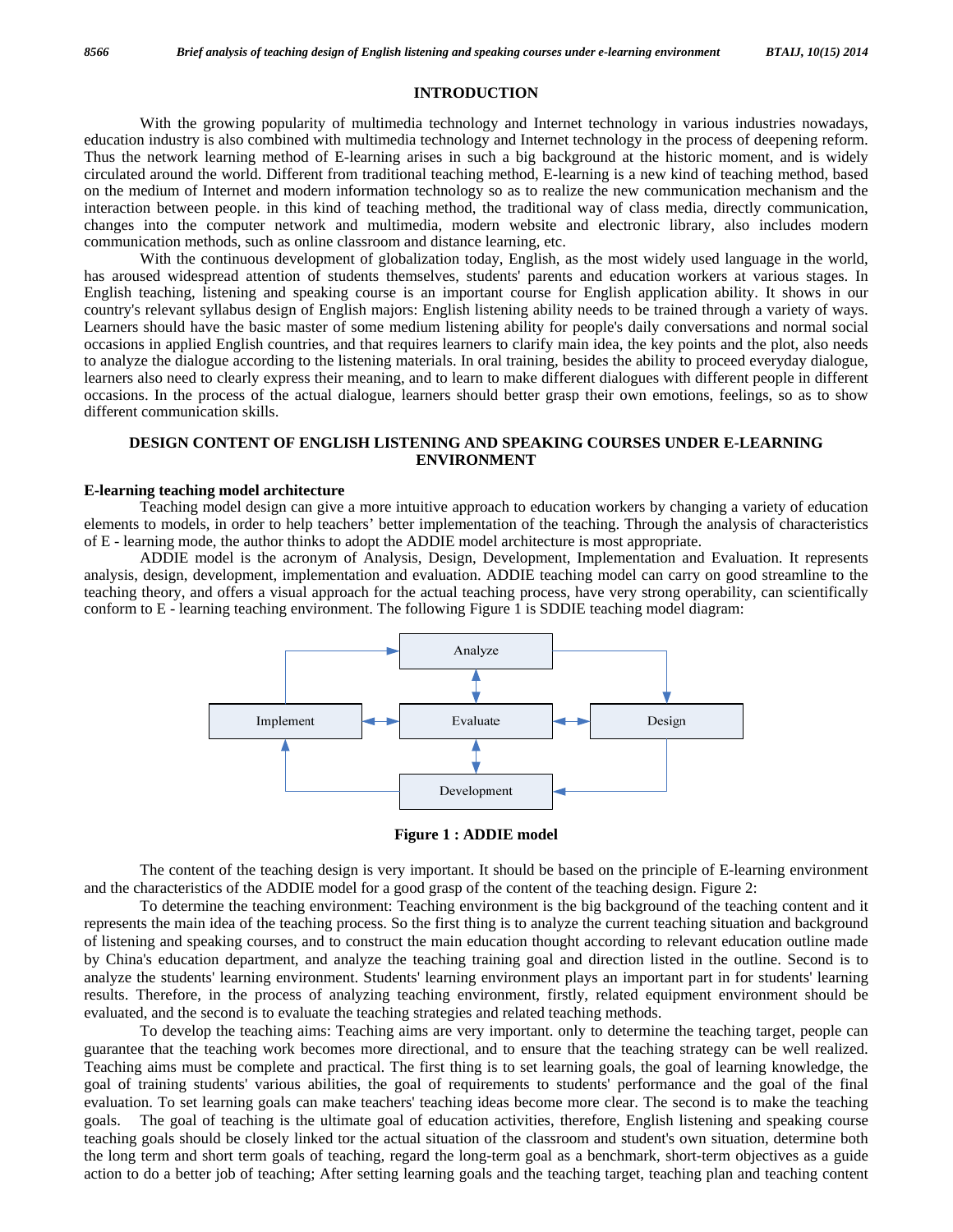

**Figure 2 : The content of the teaching design with E-learning and ADDIE** 

 To develop the teaching strategies: teaching strategies need to be developed according to the teaching goals and student' actual situation. For English listening and speaking teaching design, relevant teaching methods and teaching techniques will be incorporated into the teaching strategy. Teaching task should also be reflected in teaching strategy. Here is to choose the testing tool. That should be able to reasonably reflect the actual situation of students' learning, for example, language testing, the listening test, oral test, etc., not only to grasp student's results,but also the students' actual level.

 Create network media: Create network media is the most obvious point reflected in E-learning in teaching design. Different from the traditional teaching method, E-learning environment itself has multimedia technology and information technology as the carrier. So, it should be considered how to effectively integrate the traditional media: books and modern media: Internet, audio, electronic reading, so as to design for what they have learned and network media to better improve the students' listening and speaking skills.

 Implementing teaching: This is the last link in the process of teaching, and is also the most direct teaching work. The implementation stage is an output in the classroom teaching activities or a network, to deliver the teaching contents and teaching plan with the application of teaching strategy. During the implementation of teaching, students should be treated as the theme and center of the class, and fully exerting the advantages and resources of the Internet, enhance the interaction between students, improve teaching level to better achieve the teaching goal.

 Evaluating teaching: Evaluating teaching is an important aspect in the design of English listening and speaking courses under E-learning environment. Evaluation teaching is to evaluate teachers' teaching process and students' learning results, and to test if each teaching link is valid, to check if the teaching results reach the goal. In the evaluation of teaching, the first thing you need is to evaluate hierarchically. In every link of teaching, to evaluate at the end of each link. You can use the field evaluation or written evaluation method and so on. According to the result of evaluation, improve the teaching plan and innovate teaching ideas. The last step is to summative evaluation. Summative evaluation is primarily aimed at students, to evaluate students' learning results and learning attitudes. According to the evaluation, master each student's condition, so as to help students to better improve. The following Figure 3 is design content modeling analysis:

# **PRINCIPLES OF ENGLISH LISTENING AND SPEAKING TEACHING DESIGN UNDER E-LEARNING ENVIRONMENT**

 English listening and speaking courses plays a very important role in students' English application. The traditional mechanical class and teaching method has already been unable to adapt to the development of modern education and the diversity of students' demand. So E - learning is required to be used to improve the students' basic learning ability and thinking ability, and improve the students' basic use of modern information technology, more importantly to mobilize students' learning initiative and enthusiasm, improve the students' English ability. English listening and speaking course teaching design under E - learning environment should reflect the following principles: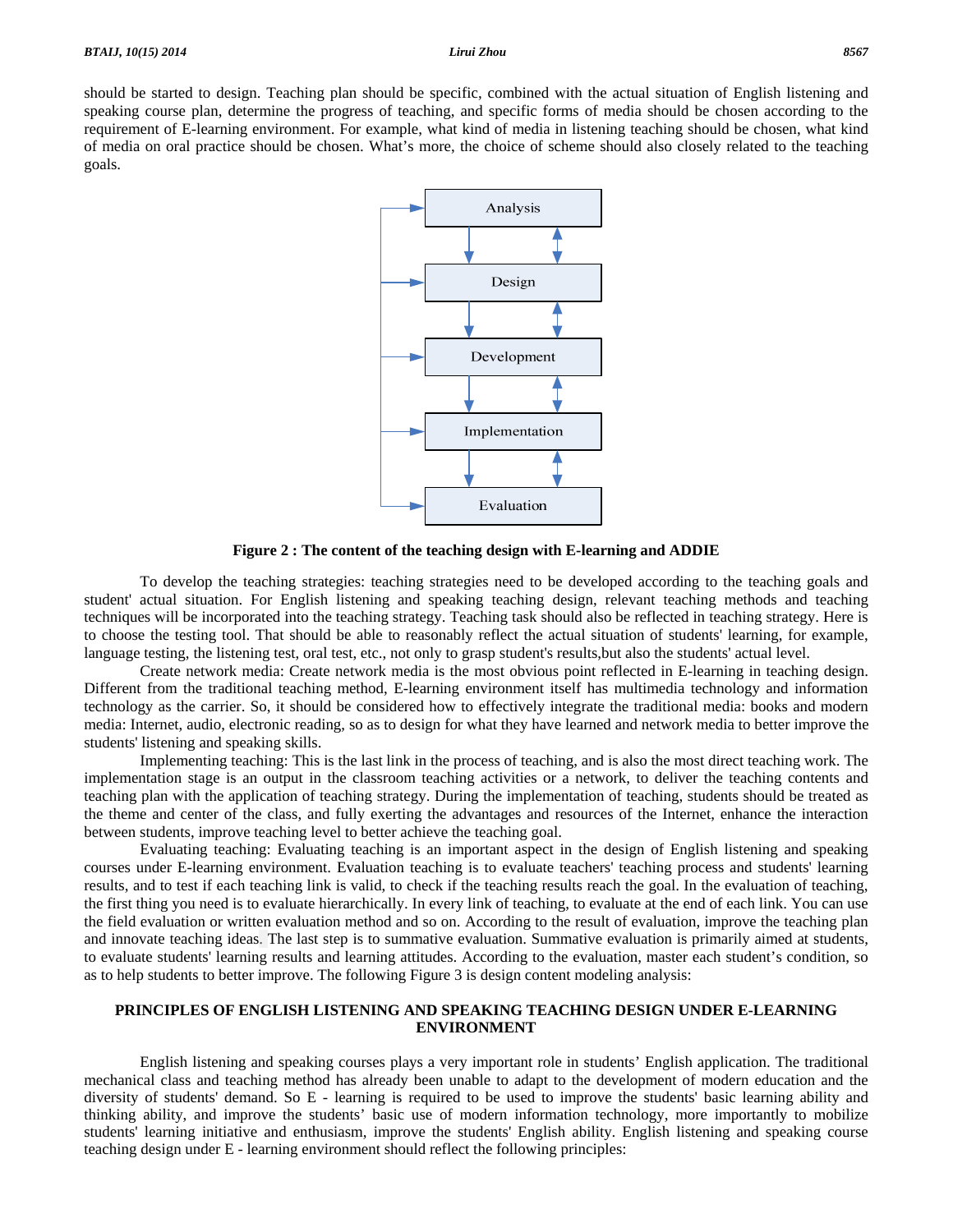

**Figure 3 : The design content modeling analysis** 

## **Based on the constructivism theory**

 Constructivism theory is a type of cognitive learning theory. In the constructivism learning theory, the channel the subject of learning, the students, get knowledge is not during the daily teaching, but in certain situations, through the combination of a variety of learning resources and student's own subjective initiative. It is conformed with the teaching principle of the English listening and speaking course. English listening and speaking class is a very strong practical course and that needs to digest knowledge and to improve ability independently by students under the guidance of teachers. Therefore, teaching design principles of English listening and speaking course under E-learning environment should be based on the build constructivism theory.

 Modern information technology and multimedia technology has already innovated the traditional classroom teaching limited by space and time. This crates good conditions for collaborative learning. Modern information can make the students contact with the teaching environment more intuitively. Constructivism learning environment is different from traditional learning environment. In the traditional learning environment, the subject of the class is a teacher, and the students are the theme and they should take part in the teaching activities, teachers teachers are at a dominant position to join the class. Under the E-learning environment, teachers should fully using all kinds of information resources to support students' learning with the constructivist environment, for example, using multimedia teaching tool to make the students listening autonomous practice and so on, and make scientific evaluation of teaching around the practical teaching content.

### **Construct with advanced courses**

 In the process of globalization, various kinds of advanced knowledge and method theory constantly come out, especially in English. So, the teaching design principles of English listening under E-learning environment should take advanced courses as architecture. The design of the course should be pioneering and gradation, and give priority to practical.

 First is the design of gradation. Due to the difference of abilities, education backgrounds and family environment of students, that will lead to a certain difference between students' English foundation. So the course should differ according to each student's basis, to make the course administrative. For example, some students' listening ability is stronger, but the spoken language ability is weak, then according to the actual situation of the students, strengthen the training of oral ability is needed. However, some students' speaking ability is strong but listening ability is weak, then according to the actual situation